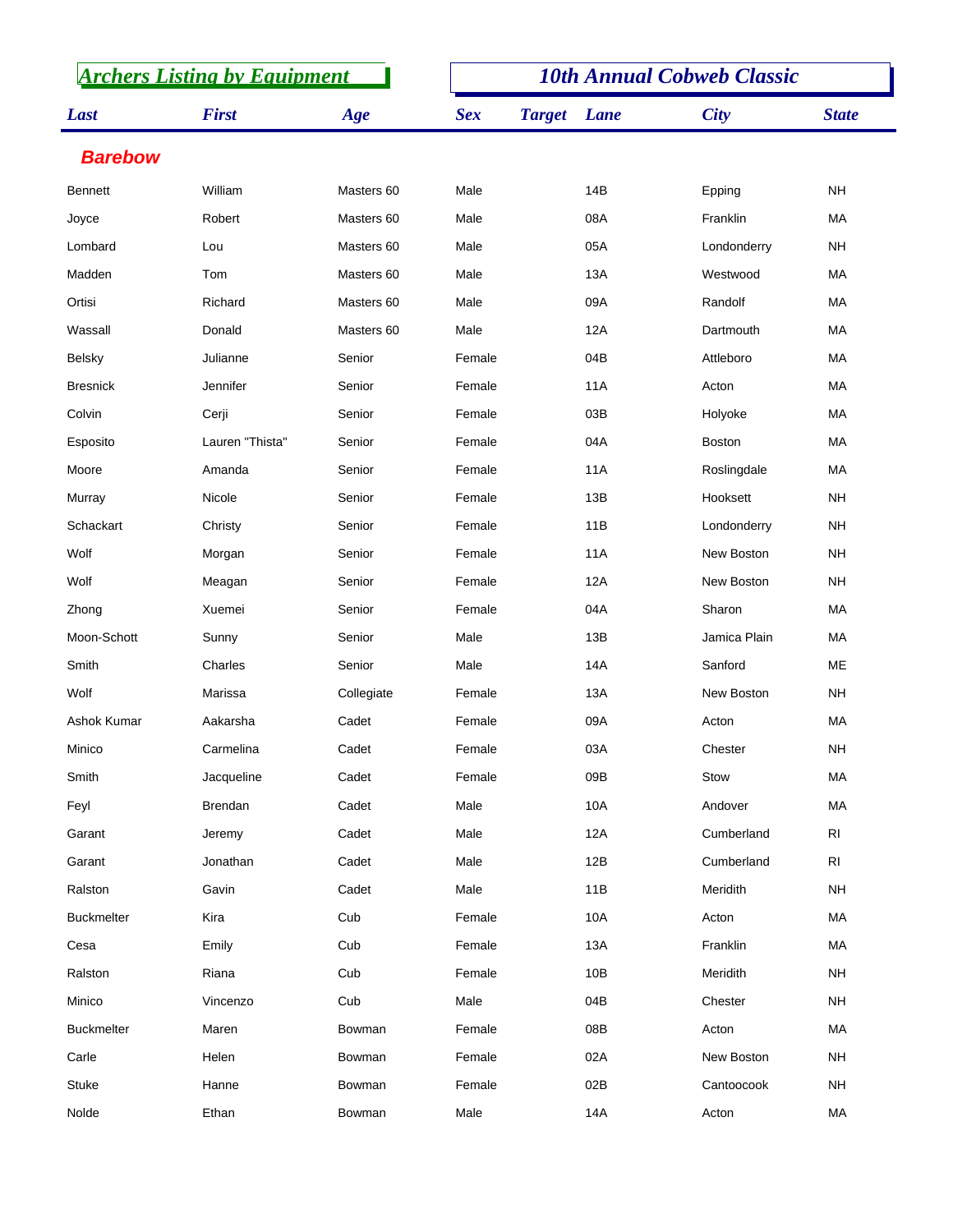| <b>Archers Listing by Equipment</b> |                |            | <b>10th Annual Cobweb Classic</b> |               |      |                         |                |  |
|-------------------------------------|----------------|------------|-----------------------------------|---------------|------|-------------------------|----------------|--|
| Last                                | <b>First</b>   | Age        | <b>Sex</b>                        | <b>Target</b> | Lane | <b>City</b>             | <b>State</b>   |  |
| <b>Compound</b>                     |                |            |                                   |               |      |                         |                |  |
| Gauvin                              | Ron            | Masters 60 | Male                              |               | 03B  | Milton                  | <b>NH</b>      |  |
| Hunt                                | Raymond "Pete" | Masters 60 | Male                              |               | 08A  | Assonet                 | MA             |  |
| Lincoln                             | Robert         | Masters 60 | Male                              |               | 07B  | <b>East Brookfield</b>  | MA             |  |
| Wargat                              | <b>Bruce</b>   | Masters 60 | Male                              |               | 08A  | Taunton                 | MA             |  |
| Pooley                              | Joan           | Masters 50 | Female                            |               | 05B  | Norwood                 | MA             |  |
| Spence                              | Maryanne       | Masters 50 | Female                            |               | 01B  | Middleboro              | MA             |  |
| <b>Besher</b>                       | Simon          | Masters 50 | Male                              |               | 07A  | Charleston              | MA             |  |
| Carlise                             | Adam           | Masters 50 | Male                              |               | 07B  | Candia                  | <b>NH</b>      |  |
| Corinha                             | Jay            | Masters 50 | Male                              |               | 07B  | Somerset                | MA             |  |
| Moreno                              | Enrique        | Masters 50 | Male                              |               | 02B  | Lexington               | MA             |  |
| Assens                              | Nathalie       | Senior     | Female                            |               | 06A  | <b>Boston</b>           | MA             |  |
| Szatela                             | Anna           | Senior     | Female                            |               | 04B  | Londonderry             | <b>NH</b>      |  |
| <b>Whitney Beratta</b>              | Kerri          | Senior     | Female                            |               | 01B  | Nashua                  | <b>NH</b>      |  |
| Yadav                               | Sweety         | Senior     | Female                            |               | 02A  | Burlington              | MA             |  |
| Corinha                             | Jason          | Senior     | Male                              |               | 09A  | Somerset                | MA             |  |
| Gates                               | Barry          | Senior     | Male                              |               | 08A  | Middleboro              | MA             |  |
| Ruggieri                            | William        | Senior     | Male                              |               | 07B  | Warwick                 | R <sub>l</sub> |  |
| Trahan                              | Seth           | Senior     | Male                              |               | 03A  | Sturbridge              | MA             |  |
| Trubiano                            | Adam           | Senior     | Male                              |               | 04A  | <b>Marshfield Hills</b> | MA             |  |
| Davis                               | Kelly          | Junior     | Female                            |               | 01A  | Littleton               | МA             |  |
| Caouette                            | Hannah         | Cadet      | Female                            |               | 06B  | Rehoboth                | MA             |  |
| Colbert                             | Gabriella      | Cadet      | Female                            |               | 01A  | Orlando                 | <b>FL</b>      |  |
| Gates                               | Alix           | Cadet      | Female                            |               | 04A  | Middleboro              | MA             |  |
| Twohig                              | Megan          | Cadet      | Female                            |               | 03B  | Taunton                 | MA             |  |
| Filippi                             | Chance         | Cadet      | Male                              |               | 05B  | Pittsfield              | MA             |  |
| Fuller                              | Isaac          | Cadet      | Male                              |               | 06B  | Lancaster               | <b>NH</b>      |  |
| Harlow                              | Zachary        | Cadet      | Male                              |               | 03A  | <b>Buzzards Bay</b>     | МA             |  |
| Piotrowski                          | Gavin          | Cadet      | Male                              |               | 02B  | Hookset                 | <b>NH</b>      |  |
| Thyng                               | Austin         | Cadet      | Male                              |               | 03B  | <b>Berwick</b>          | ME             |  |
| Merrill                             | Kyle           | Cub        | Male                              |               | 07A  | Manchester              | <b>NH</b>      |  |
| Murphy                              | Patrick        | Cub        | Male                              |               | 06A  | Avon                    | MA             |  |
| Parrettie                           | Peyton         | Cub        | Male                              |               | 06B  | Charlton                | MA             |  |
| Van Dyke                            | Garrett        | Cub        | Male                              |               | 02A  | <b>Bow</b>              | <b>NH</b>      |  |
| Walsh                               | Ryan           | Cub        | Male                              |               | 07A  | Whitman                 | MA             |  |
| Caron                               | Chloe          | Bowman     | Female                            |               | 06A  | Henniker                | <b>NH</b>      |  |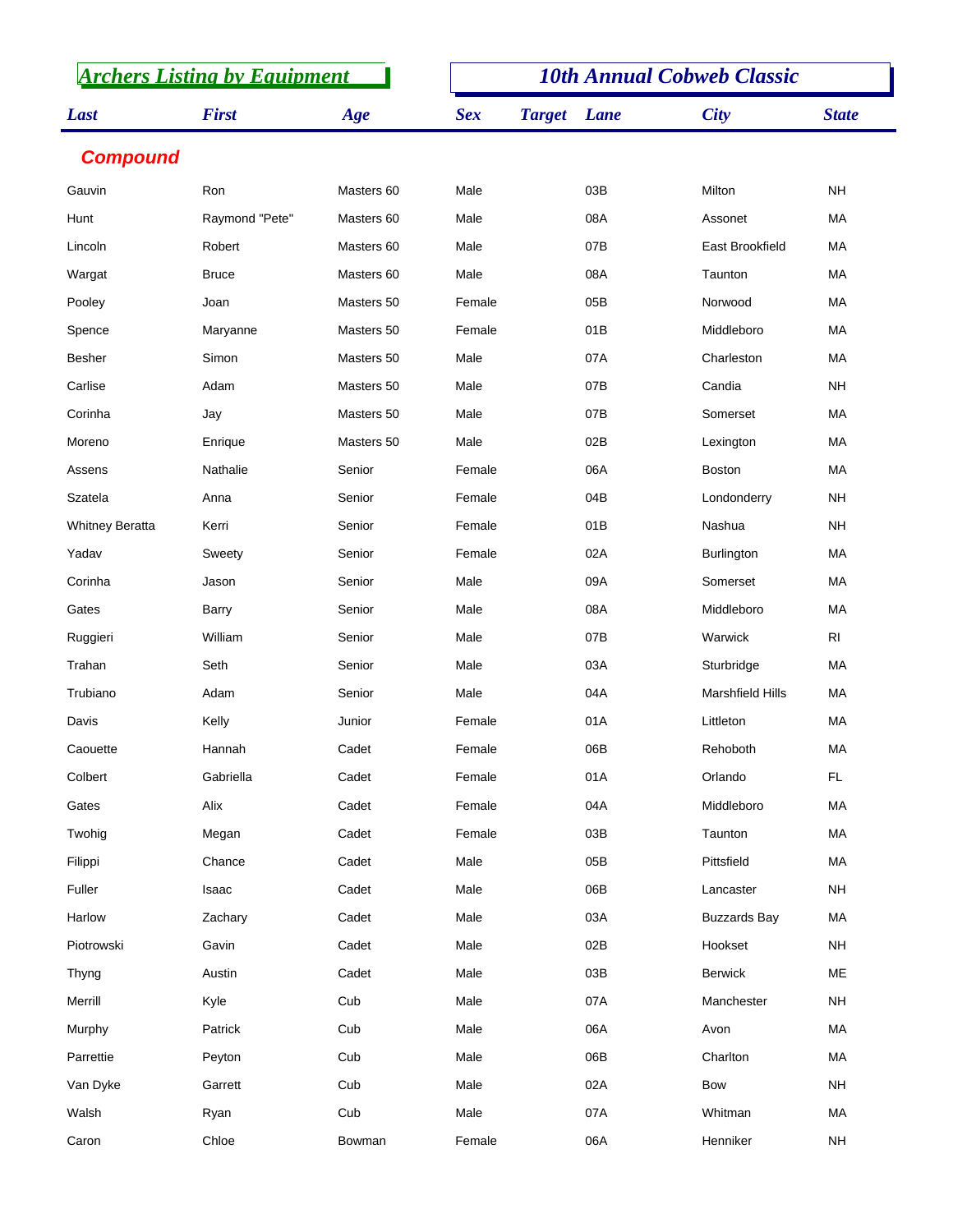| <b>Archers Listing by Equipment</b> |              |            | <b>10th Annual Cobweb Classic</b> |               |             |             |              |  |
|-------------------------------------|--------------|------------|-----------------------------------|---------------|-------------|-------------|--------------|--|
| Last                                | <b>First</b> | Age        | <b>Sex</b>                        | <b>Target</b> | <b>Lane</b> | <b>City</b> | <b>State</b> |  |
| Lombo                               | Emaline      | Bowman     | Female                            |               | 03A         | Goffstown   | <b>NH</b>    |  |
| Kazakov                             | Sebastian    | Bowman     | Male                              |               | 05A         | Plymouth    | <b>MA</b>    |  |
| Landolfi                            | Jack         | Bowman     | Male                              |               | 07A         | Cumberland  | <b>RI</b>    |  |
| Longbow                             |              |            |                                   |               |             |             |              |  |
| Wassall                             | Donald       | Masters 60 | Male                              |               | 14B         | Dartmouth   | MA           |  |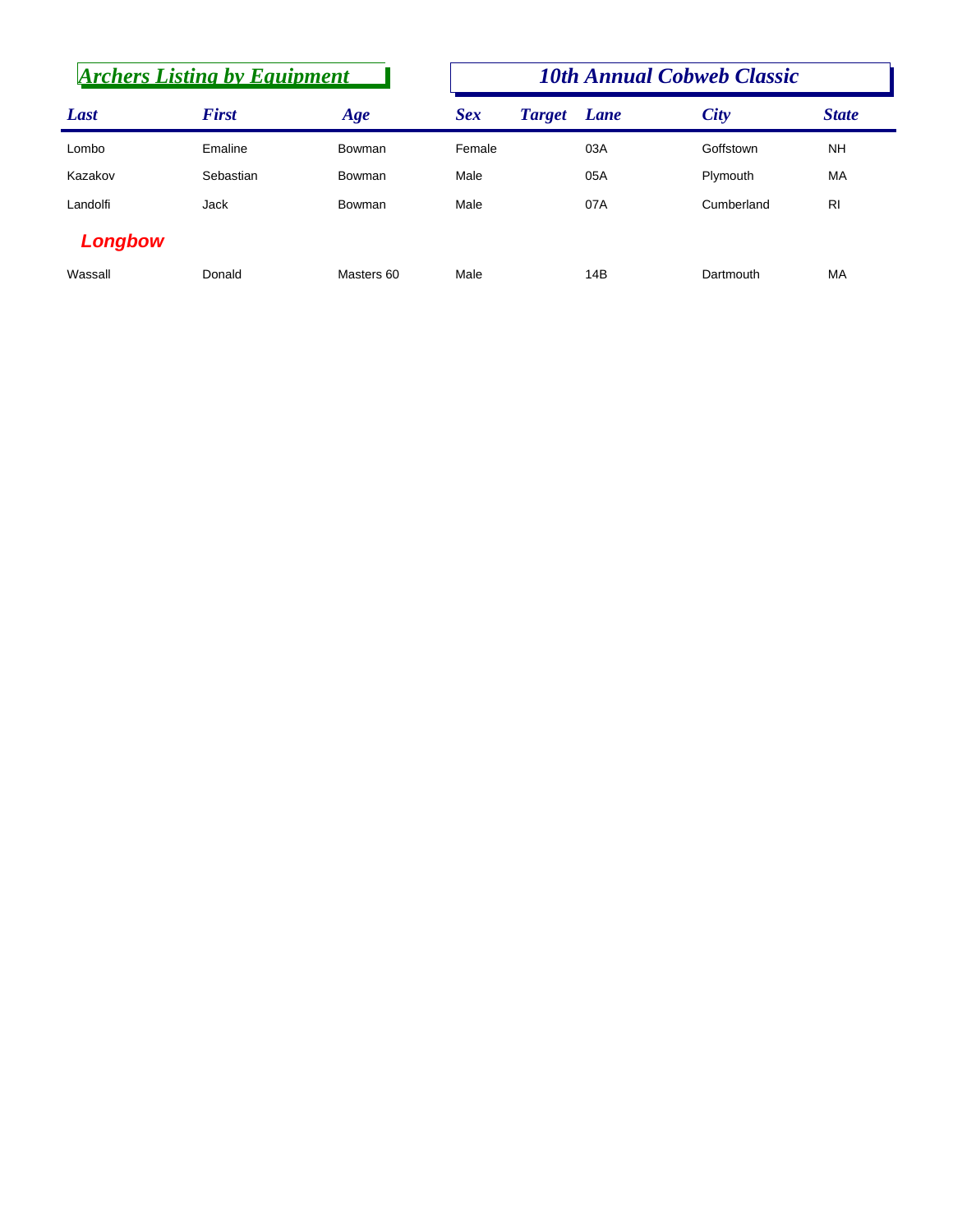| <b>Archers Listing by Equipment</b> |                  |            | <b>10th Annual Cobweb Classic</b> |               |             |                  |              |
|-------------------------------------|------------------|------------|-----------------------------------|---------------|-------------|------------------|--------------|
| Last                                | <b>First</b>     | Age        | <b>Sex</b>                        | <b>Target</b> | <b>Lane</b> | <b>City</b>      | <b>State</b> |
| <b>Recurve</b>                      |                  |            |                                   |               |             |                  |              |
| Belisle, Sr.                        | Thomas           | Masters 60 | Male                              |               | <b>11A</b>  | Canton           | MA           |
| Cote                                | Jacques          | Masters 60 | Male                              |               | 13A         | Milford          | МA           |
| Guilbert                            | <b>Kim</b>       | Masters 60 | Male                              |               | 10A         | Walpole          | MA           |
| Rudolph                             | Alan             | Masters 60 | Male                              |               | 11B         | North Attleboro  | МA           |
| Botsford-Milne                      | Catherine        | Masters 50 | Female                            |               | 05A         | Foxboro          | MA           |
| Gauvin                              | Patrica          | Masters 50 | Female                            |               | 03A         | Milton           | <b>NH</b>    |
| Maietta                             | Barbara          | Masters 50 | Female                            |               | 06A         | Wayland          | MA           |
| Paxson                              | Paula            | Masters 50 | Female                            |               | 05B         | Grafton          | МA           |
| Vaccaro                             | Elizabeth        | Masters 50 | Female                            |               | 06B         | Westwood         | MA           |
| Gladstone                           | Carl             | Masters 50 | Male                              |               | 10A         | Sharon           | МA           |
| Goodman                             | <b>Bob</b>       | Masters 50 | Male                              |               | 09B         | North Andover    | MA           |
| Hanley                              | Ricky            | Masters 50 | Male                              |               | 10B         | Salem            | МA           |
| Matalon                             | Scott            | Masters 50 | Male                              |               | 03A         | Allston          | MA           |
| Regensburger                        | Udo              | Masters 50 | Male                              |               | 09A         | Marlborough      | МA           |
| Schackart                           | Frank            | Masters 50 | Male                              |               | 09B         | Londonderry      | <b>NH</b>    |
| Tuttle                              | Patrick          | Masters 50 | Male                              |               | 12B         | N. Berkfield     | МA           |
| <b>Bock</b>                         | Susan            | Senior     | Female                            |               | 10A         | Old Orchard Beac | ME           |
| Kennedy                             | Kathleen         | Senior     | Female                            |               | 07A         | N. Billerica     | МA           |
| Smith                               | Hannah M         | Senior     | Female                            |               | 07A         | Manchester       | <b>NH</b>    |
| Spence                              | Ellen            | Senior     | Female                            |               | 07B         | Middleboro       | MA           |
| Whitney-Beretta                     | Kerri            | Senior     | Female                            |               | 06B         | Nashua           | <b>NH</b>    |
| <b>Bessette</b>                     | Tom              | Senior     | Male                              |               | <b>11A</b>  | Bellingham       | MA           |
| DiStefano                           | Sean             | Senior     | Male                              |               | 12A         | Canton           | MA           |
| Jackson                             | Benjamin         | Senior     | Male                              |               | 10B         | Waltham          | MA           |
| Martel                              | Michael          | Senior     | Male                              |               | 10B         | Goffstown        | <b>NH</b>    |
| McKay                               | Lawrence "Rusty" | Senior     | Male                              |               | 13B         | Walpole          | MA           |
| Mongeau                             | Dan              | Senior     | Male                              |               | 08A         | Sterling         | MA           |
| Yu                                  | Connor           | Senior     | Male                              |               |             | Bedford          | MA           |
| Chen                                | Tiffany          | Collegiate | Female                            |               |             | Jamica Plain     | MA           |
| Regensburger                        | Megan            | Junior     | Female                            |               | 06A         | Marlboro         | MA           |
| Maietta                             | Christopher      | Junior     | Male                              |               | 09A         | Wayland          | MA           |
| Aihara                              | Ayaka            | Cadet      | Female                            |               | 06A         | <b>Brookline</b> | MA           |
| Alicandro                           | Gianna           | Cadet      | Female                            |               | 04A         | Shrewsbury       | MA           |
| Bouffard                            | Lindsey          | Cadet      | Female                            |               | 04B         | Concord          | <b>NH</b>    |
| McKay                               | Samatha          | Cadet      | Female                            |               | 09A         | Walpole          | MA           |